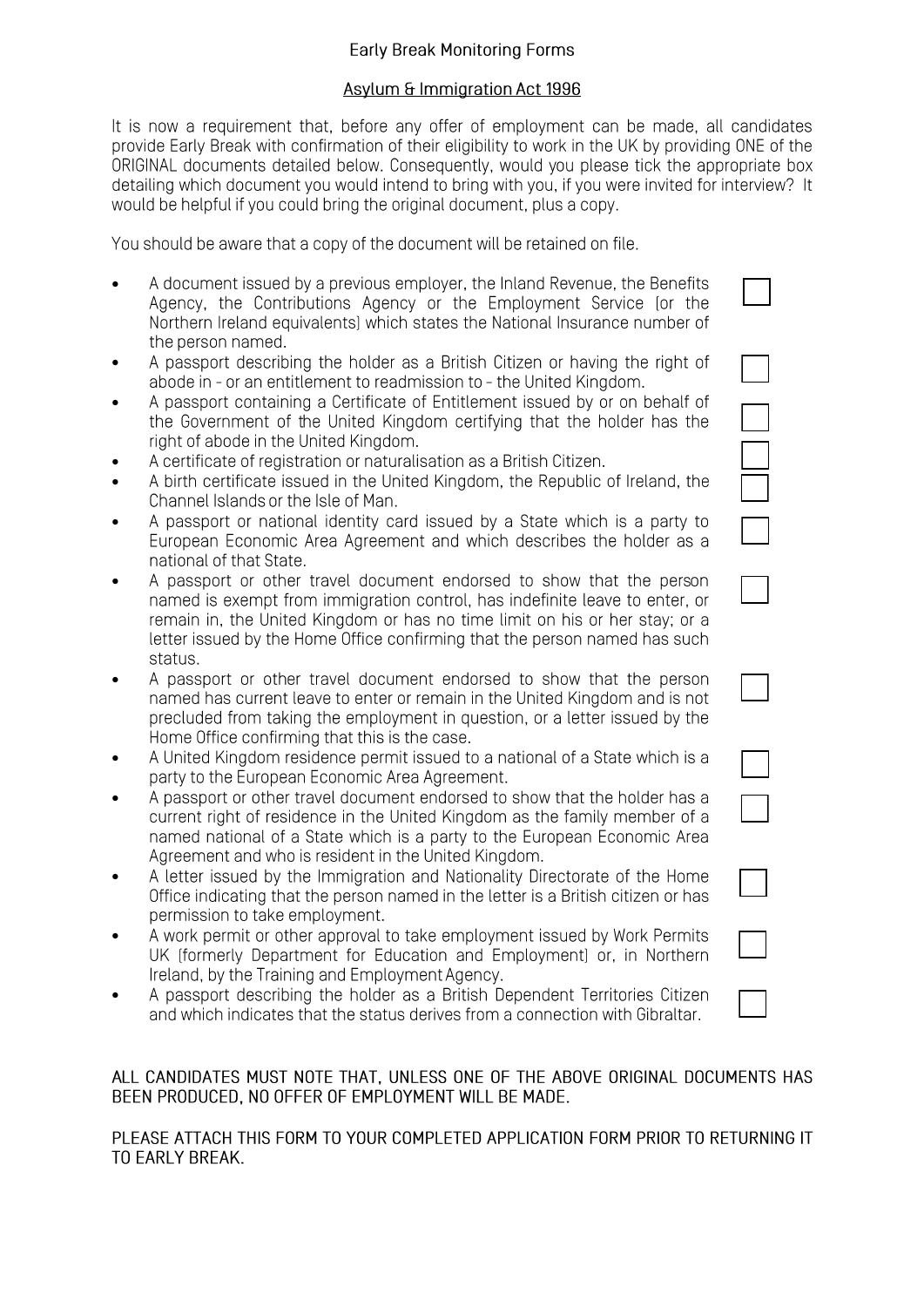### **GUIDANCE NOTICE TO APPLICANTS**

#### **Convictions and 'Spent' Convictions of a Criminal Nature**

You will appreciate that Early Break, being responsible for the provision of services and support to young people, must be particularly careful to inquire into the character and background of applicants for appointment to posts for those working with these vulnerable groups.

Due to the nature of the work for which you are applying, this post is exempt from the provisions of the Rehabilitation of Offenders Act 1974 [Exemptions] Order 1975 ["the Order"] and subsequent legislation. Applicants are therefore not entitled to withhold information about convictions which for other purposes are 'spent' under the provisions of the Order.

It is therefore essential when making your application, you disclose any criminal conviction both spent and unspent, cautions, reprimands and final warnings and any other information that may have a bearing on your suitability for the post. In the event of employment, failure to disclose such convictions that may have been recorded against you could result in disciplinary action being taken against you, which could result in dismissal.

The fact that convictions may have even recorded against you does not necessarily debar you from employment with Early Break. Each application is considered on its merit so it cannot be stressed enough that openness is essential.

You must therefore answer the question on the application form about criminal convictions answering YES or NO. If the answer is YES you must provide details which should be submitted in a sealed envelope marked 'strictly private and confidential' and firmly attached to the application form. Any information given will be completely confidential and will be considered only in relation to the position to which the order applies. The object of the notice is not, in anyway, to reflect upon applicant's integrity but it is necessary to protect Early Break and its service users.

#### **Disclosure Checks**

Applicants are advised that before any offer of employment is made in addition to other normal character references taken from referees/ last employer, an Enhanced Disclosure Check will be made with the Disclosure and Barring Service or Disclosure Scotland in the event of a successful application. Details of this process will be sent to successful candidates.

Early Break operates and adheres to the Codes of Practice on the use of, storage of, and handling of Disclosure Information as issued by the Disclosure Agencies.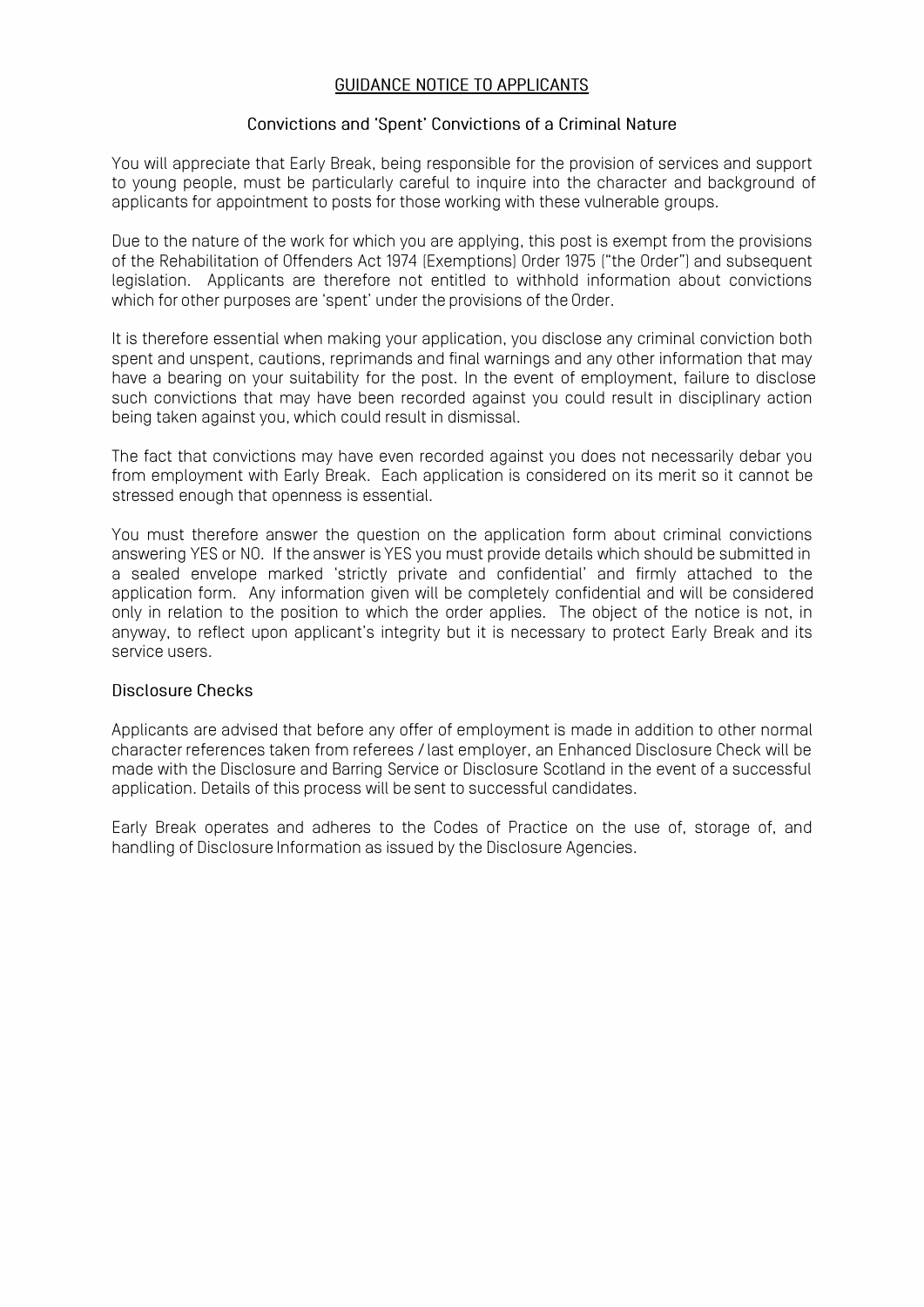### REHABILITATION OF OFFENDERS ACT 1974

Under the Rehabilitation of Offenders Act 1974, a conviction becomes "spent" after a defined length of time has elapsed. The length of time which has to elapse depends on the rehabilitation period and therefore on the type of conviction.

Changes to the Rehabilitation of Offenders Act 1974, introduced by the Legal Aid, Sentencing and Punishment of Offenders Act 2012, came into effect on 10 March 2014.

Under the Rehabilitation of Offenders Act. after a specified period of time, most convictions and cautions become spent. Offenders do not have to reveal their spent convictions or cautions to an employer, unless the occupation is covered by the Exceptions Order, for example where the individual will be working with children.

| Rehabilitation Periods from 10 March 2014 [Custodial Sentences]                   |                                                                                      |  |  |  |  |  |
|-----------------------------------------------------------------------------------|--------------------------------------------------------------------------------------|--|--|--|--|--|
| Sentence Length                                                                   | New rehabilitation period is the period of                                           |  |  |  |  |  |
|                                                                                   | sentence, plus the 'buffer' period below,<br>which applies from the end of sentence] |  |  |  |  |  |
| $0 - 6$ months                                                                    | 2 years                                                                              |  |  |  |  |  |
| $6 - 30$ months                                                                   | 4 years                                                                              |  |  |  |  |  |
| 30 months to 4 years                                                              | 7 years                                                                              |  |  |  |  |  |
| Over 4 years                                                                      | Never spent                                                                          |  |  |  |  |  |
| Rehabilitation Periods from 10 <sup>th</sup> March 2014 (Non-custodial Sentences) |                                                                                      |  |  |  |  |  |
| Sentence                                                                          |                                                                                      |  |  |  |  |  |
|                                                                                   | Buffer period (will apply from end of                                                |  |  |  |  |  |
|                                                                                   | sentencel                                                                            |  |  |  |  |  |
| Community Order and Youth Rehabilitation                                          | 1 year                                                                               |  |  |  |  |  |
| Order                                                                             |                                                                                      |  |  |  |  |  |
| Fine                                                                              | 1 year [from date of conviction]                                                     |  |  |  |  |  |
| Absolute discharge                                                                | None                                                                                 |  |  |  |  |  |
| Conditional discharge, referral order,                                            | Period of order                                                                      |  |  |  |  |  |
| reparation order, action plan order,                                              |                                                                                      |  |  |  |  |  |
| supervision order, bind over order, hospital<br>order                             |                                                                                      |  |  |  |  |  |

Where you are applying for a post in one of the excluded categories [e.g. posts that involve dealing with children and young people]. this will be explained to the applicant that they are required to disclose both spent and unspent convictions.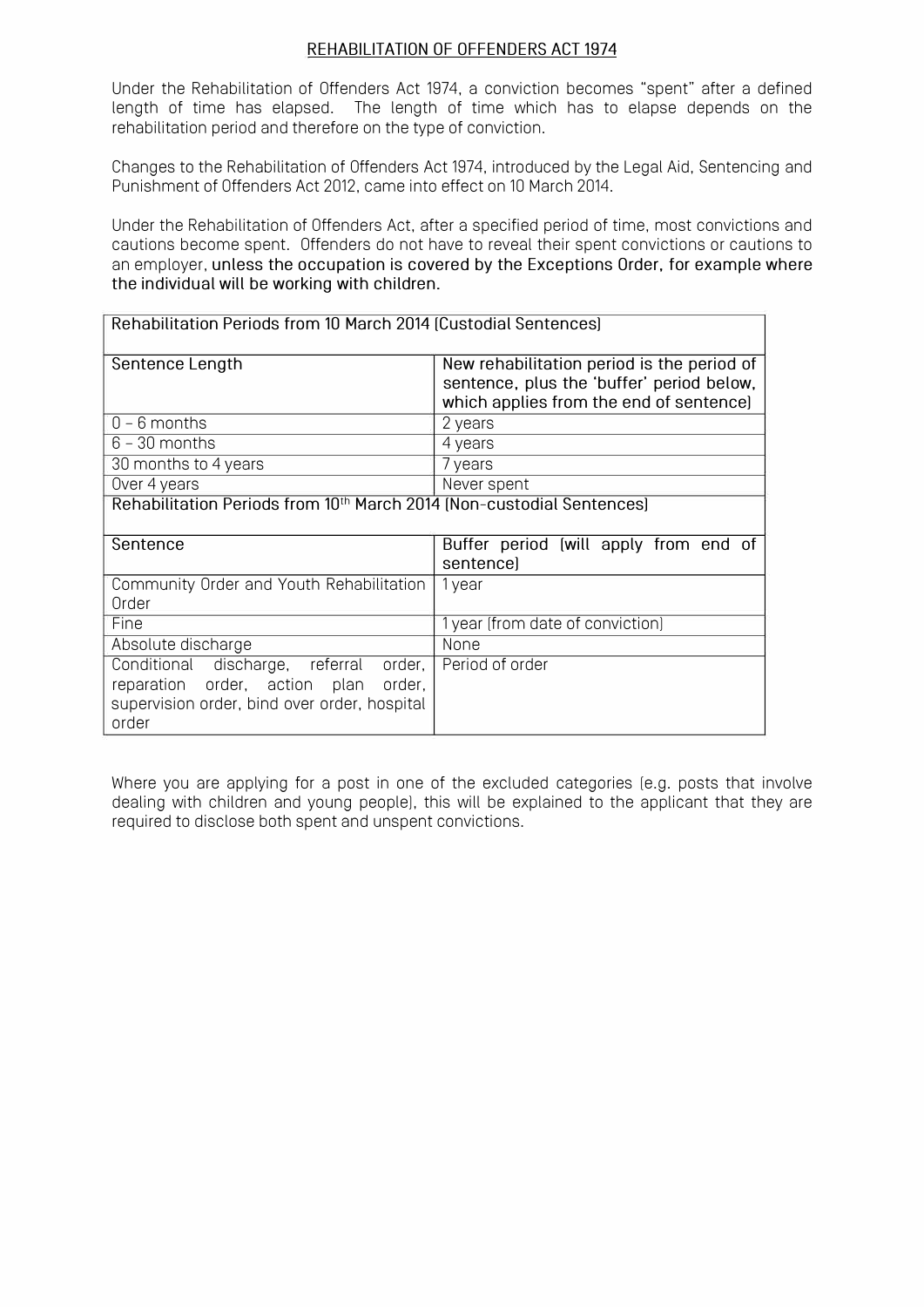# **Criminal Record Declaration Form**

As stated on the application form, because of the sensitive nature of the duties of the post holder will be expected to undertake, you are required to disclose details of any criminal record.

Note that the post you have applied for is exempt from the Rehabilitation of Offenders Act 1974 and subsequent legislation, which means that all convictions, cautions, reprimands and final warnings on your criminal record need to be disclosed.

Have you ever been convicted by the courts or cautioned, reprimanded or given a final warning by the police?

Yes **No** 

If yes, please give details of offences, penalties and dates below:

| Date | Offence(s) | Court | Sentence |
|------|------------|-------|----------|
|      |            |       |          |
|      |            |       |          |
|      |            |       |          |
|      |            |       |          |
|      |            |       |          |
|      |            |       |          |
|      |            |       |          |
|      |            |       |          |
|      |            |       |          |

Is there any additional information, such as police enquiries undertaken following allegations made against you, which may have a bearing on your suitability for the post?

Yes **No** 

If yes, please give details below:

| I certify that the above is accurate and that I understand that if I have made any false        |  |  |  |  |  |  |  |  |  |
|-------------------------------------------------------------------------------------------------|--|--|--|--|--|--|--|--|--|
| declaration or omission this may result in disciplinary action being taken and could lead to my |  |  |  |  |  |  |  |  |  |
| dismissal.                                                                                      |  |  |  |  |  |  |  |  |  |

Signed:

Name:

Date: